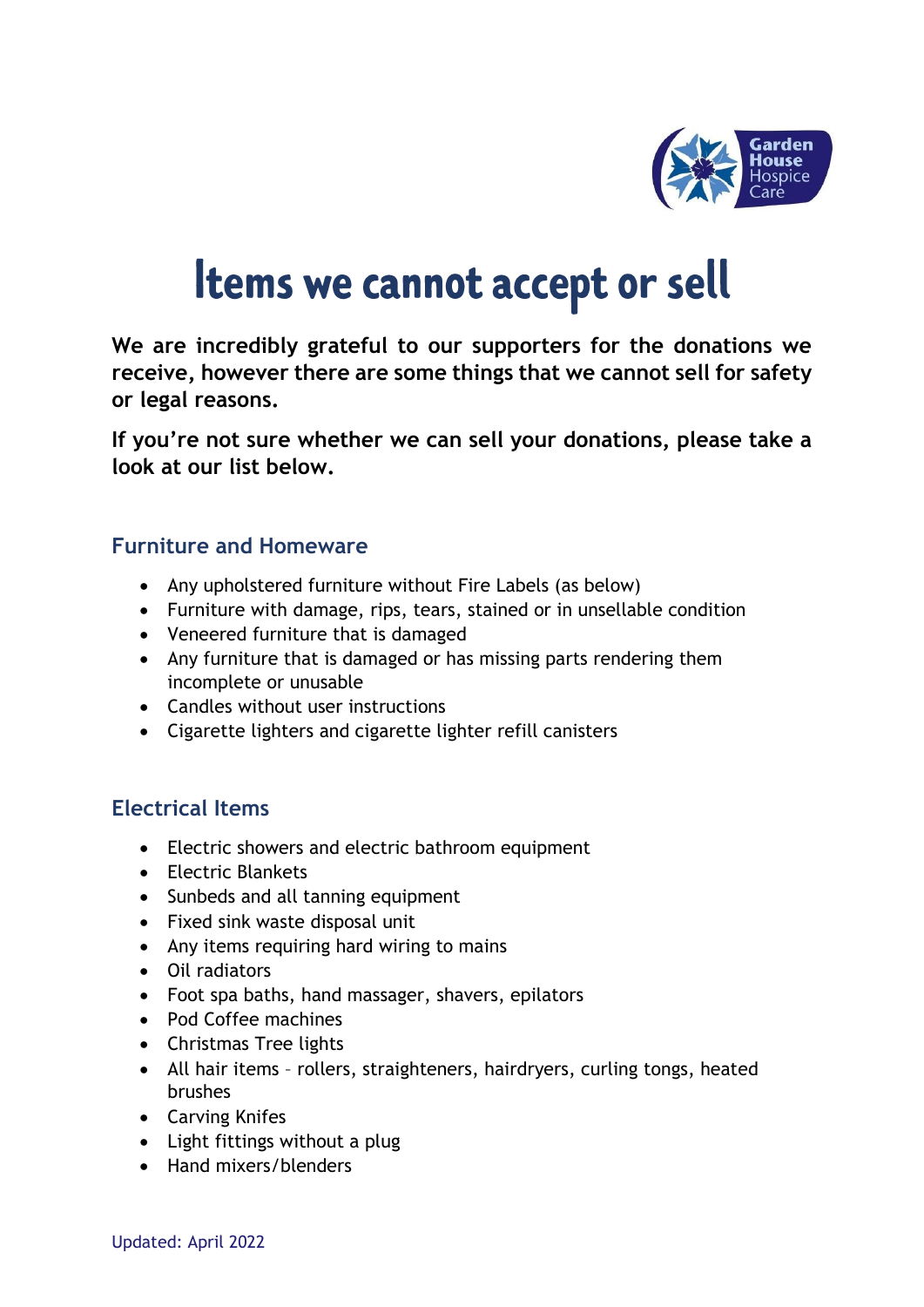## **Sports and Safety Equipment**

- All buoyancy aids, floats, arm bands. All dinghies or floatation devices
- Personal Protection Equipment such as crash helmets, Cycling Helmets, Limb protectors (elbow pads etc)
- Personal Protection Equipment for work, such as hard hats, Eye protectors, Ear defenders etc
- All safety harness or load bearing equipment
- Firefighting equipment

### **Children's Equipment**

- All car seats for all ages
- Prams and Pushchairs not compliant with current safety law, or incomplete/damaged
- Seating, highchairs, bouncers etc
- Carry cots, Moses baskets
- Toys without a CE mark
- Cot mattresses

#### **Software and Hardware**

- Home recorded DVDS, video and audio tapes
- Home recorded computer games and software on recordable CDs and DVDs
- Any of the above that is not the original
- Free issue pre-recorded DVDs and CDs (from papers and magazines)
- Laptops, internet hubs, tablets and kindles are all acceptable as long as they can be turned om

#### **Weapons**

- Knives, Guns (including replicas), "made safe" guns
- Swords
- Cross bows, Archery equipment and any hunting paraphernalia